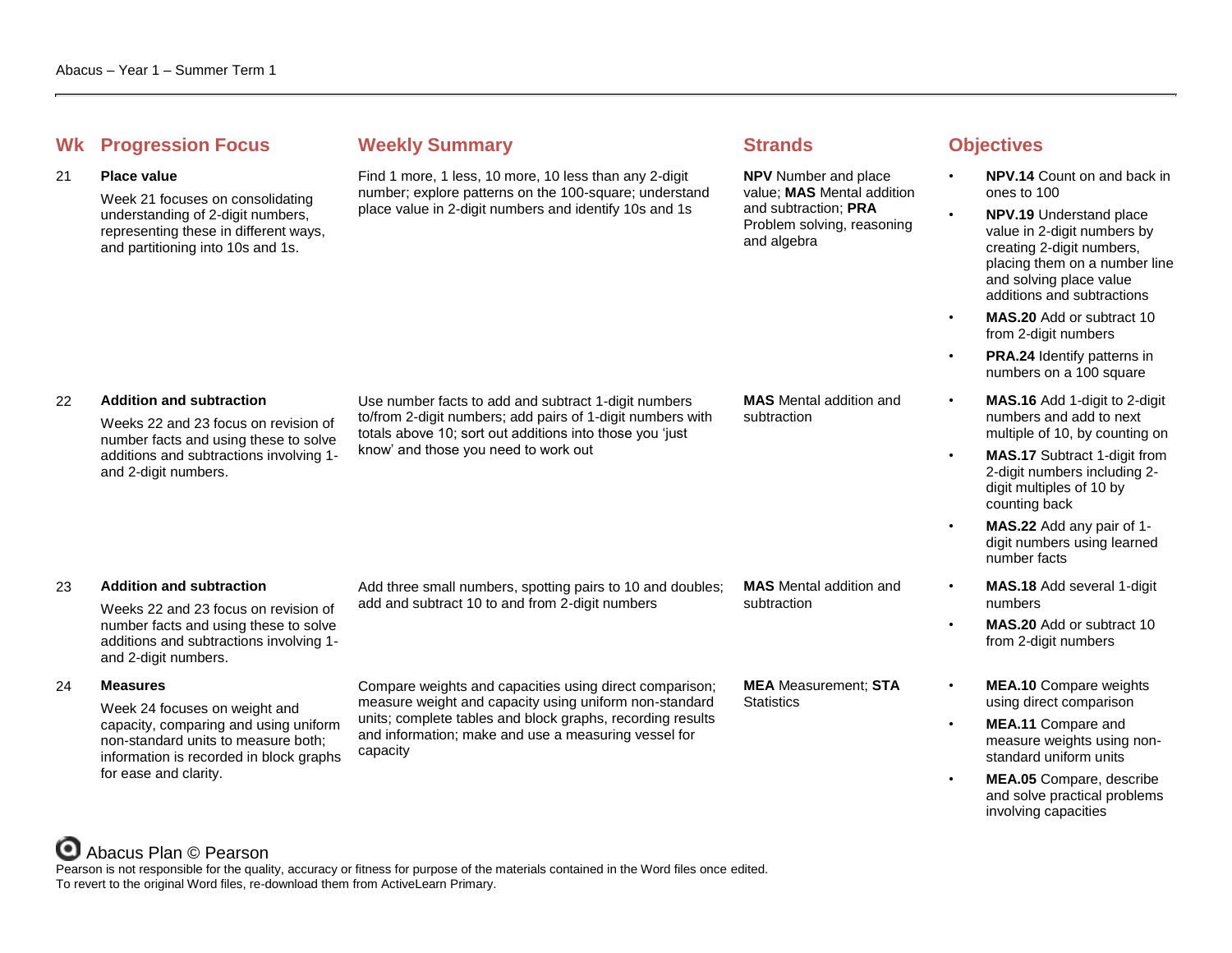- **MEA.17** Directly compare the capacities of two containers by pouring one into the other
- **MEA.18** Compare and measure the capacities of containers using uniform nonstandard units
- **STA.16** Read, interpret and begin to create a simple block graph
- **STA.23** Read and enter data in tables
- **STA.29** Interpret and complete block graphs where 1 block represents 1 item
- **NPV.21** Know number properties, including odd and even
- **MMD.15** Double numbers to 10 and find related halves
- **MMD.19** Double numbers to 12 and find related halves
- **MMD.14** Count in 2s to 20
- **MMD.17** Count in 10s to 100
- **MMD.18** Count in 5s to 50
- **FRP.12** Understand that a fraction is an equal part of a whole; 1/2s and 1/4s of shapes
- **FRP.17** Understand that four  $1/4s$  = one whole and two  $1/4s$  $= 1/2$
- **MEA.22** Recognise and know the value of 1p, 2p, 5p, 10p, 20p, 50p and £1 coins
- **MEA.24** Recognise and know the value of £2 coins and £5, £10, £20, £50 notes
- **MEA.33** Combine amounts to make particular values; match different combinations of coins

### 25 **Fractions; money**

Week 25 focuses on doubling and halving numbers, and recognising halves and quarters of shapes; and on recognising coins and solving money problems.

Find half of all numbers to 10 and then to 20; identify even numbers and begin to learn halves; recognise halves and quarters of shapes and begin to know 2/2=1, 4/4=1 and 2/4=1/2; recognise, name and know value of coins 1p–£2 and £5 and £10 notes; solve repeated addition problems using coins; make equivalent amounts using coins

**NPV** Number and place value; **MMD** Mental multiplication and division; **FRP** Fractions, ratio and proportion; **MEA** Measurement

Abacus Plan © Pearson Pearson is not responsible for the quality, accuracy or fitness for purpose of the materials contained in the Word files once edited. To revert to the original Word files, re-download them from ActiveLearn Primary.